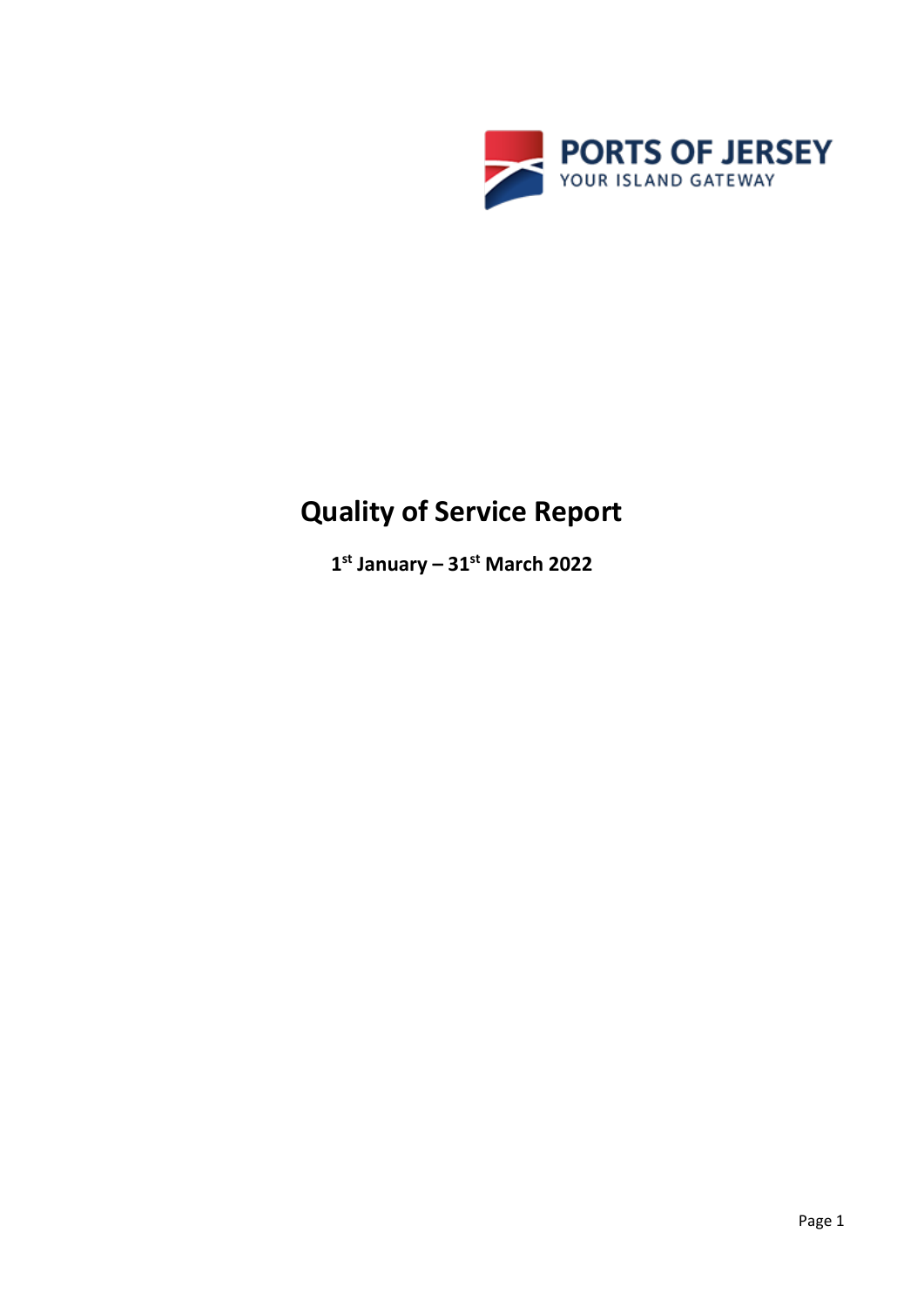# **Ports of Jersey Quality of Service Report Period 1 st January - 31st March 2022**

#### **Introduction**

Ports of Jersey (POJL) is pleased to provide the fourth Quality of Service report since these reports were reinstated after being suspended for 15 months due to the pandemic, recommencing in April 2021. The reports are published at the end of each quarter and are available on our website, [www.ports.je](http://www.ports.je/). We welcome comments from interested stakeholders on the measures they believe are most important to them and ideas on how we might extend and improve the effectiveness of this report. Please email any comments relating to this report t[o ask@ports.je](mailto:ask@ports.je)

PoJL believes it is important to be as transparent as possible in providing customers and interested parties with information relating to the historic quality of service of the airport, marinas and harbour in Jersey. However, it is important to acknowledge that for many of the quality-of-service measures, parties other than POJL play an important (and in some cases primary) role in delivering the services. Therefore, POJL may have very little or no influence at all on the measures reported – for example, delays to an incoming flight are primarily caused by factors earlier in the aircraft's schedule on that day, which are outside of POJL's control.

The return of passengers travelling in and out of Jersey continues to recover more quickly than our highest projections, with this reporting period seeing passenger figures 14% higher than forecast. Significant recovery is also being experienced across UK airports as International travel restrictions reduce. This surge in demand comes with many operational challenges that the whole industry is having to rapidly respond to.

### **Airport Quality of Service**

|                          | Proportion of flights within 15 minutes of Proportion of flights cancelled<br>scheduled time |       |
|--------------------------|----------------------------------------------------------------------------------------------|-------|
| <b>Arriving flights</b>  | 80.29%                                                                                       | 3.01% |
| <b>Departing Flights</b> | 81.87%                                                                                       | 2.88% |

#### **Punctuality of flights to and from Jersey Airport (excluding due to weather<sup>1</sup> )**

- The number of flights arriving early dropped by 20% compared to the previous period. This is likely to be a continued reflection on the increase in traffic movements across the UK as more people choose to travel again. The reduction in early arrivals reduces the time available to the turnaround teams to ensure that the aircraft depart on time.
- This quarter also saw an increase in cancelled flights. This reflects the ongoing challenge airlines are facing in rebuilding their operations during a period when Covid cases were still high and in the face of significant demand.

<sup>&</sup>lt;sup>1</sup> Please note these figures exclude the impact of weather, either in Jersey or at other airports as this is outside of the airport's control.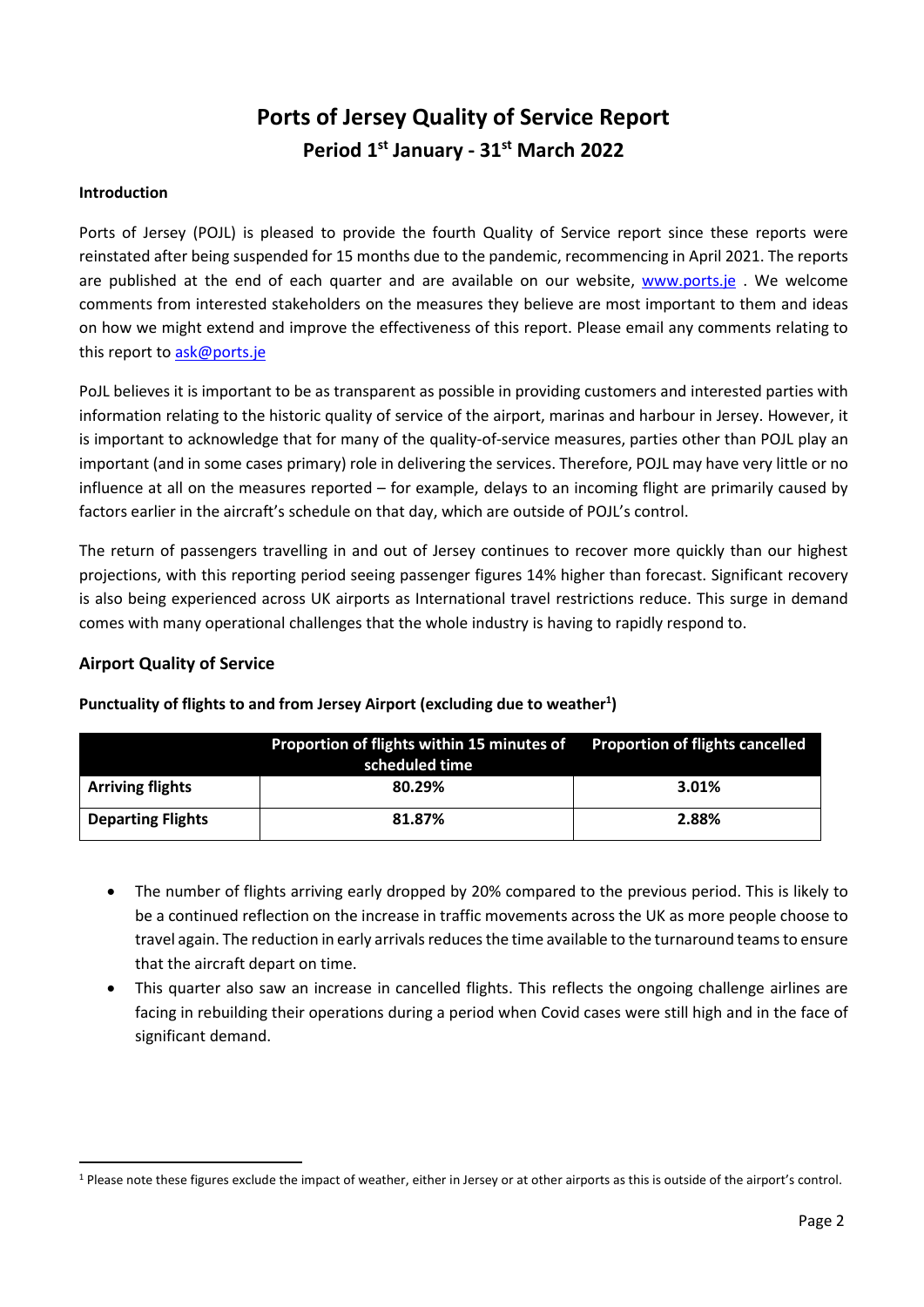#### **Aircraft Stands**

| <b>Availability of Aircraft Stands</b>                 |      |
|--------------------------------------------------------|------|
| Percentage of time when aircraft stands were available | 100% |

• As in the previous quarter, there were no instances of stands being unavailable which led to a delay to an aircraft during the reporting period.

#### **Time for passengers to clear security**

We recognise that minimising the queueing time to clear security is very important to our passengers and we track and monitor this throughout the operating hours of the airport. These figuresshow the average time taken for passengers to pass through security, from the moment they join the queue until they have cleared the screening process.

| Queueing time to clear security (January only*)                            |        |
|----------------------------------------------------------------------------|--------|
| Percentage of time for which the queueing time to clear security was 15    | 98.75% |
| mins or less                                                               |        |
| Percentage of time for which the queueing time to clear security was 15 to | 0%     |
| 30 mins                                                                    |        |

- During this reporting period there has been investment in the passenger security facilities. With a combination of this investment and low season passenger volumes 98.75% of passengers queued for less than 15 minutes in January.
- POJL has also successfully recruited and trained additional Security employees during the period, and recruitment will continue in Q2. The programme of continuous improvement in this area is also ensuring that both the resources and infrastructure match the significant demand forecast for summer 2022.

\* Please note that due to technical challenges with the queue monitoring system we are unable to report on queue times after January 31<sup>st</sup>, 2022. PoJ has committed to resolving these issues during Q3.

#### **Baggage Handling**

| Time taken to unload baggage                                                      |           |
|-----------------------------------------------------------------------------------|-----------|
| Percentage of flights for which final bag was delivered to the carousel more than | 18.6%     |
| 20 minutes after arrival                                                          |           |
| Percentage of flights for which final bag was delivered to carousel more than 45  | Less than |
| minutes after arrival                                                             | 0.003%    |

- During this reporting period the percentage of flights where the last bags took more than 20 minutes to be delivered to the carousels dropped from 28% to 18% compared to the previous period.
- These figures are still higher than pre-Covid which reflects the continuing challenges faced by the Ground Handling teams as they rebuild operations, but it continues to be a positive trend.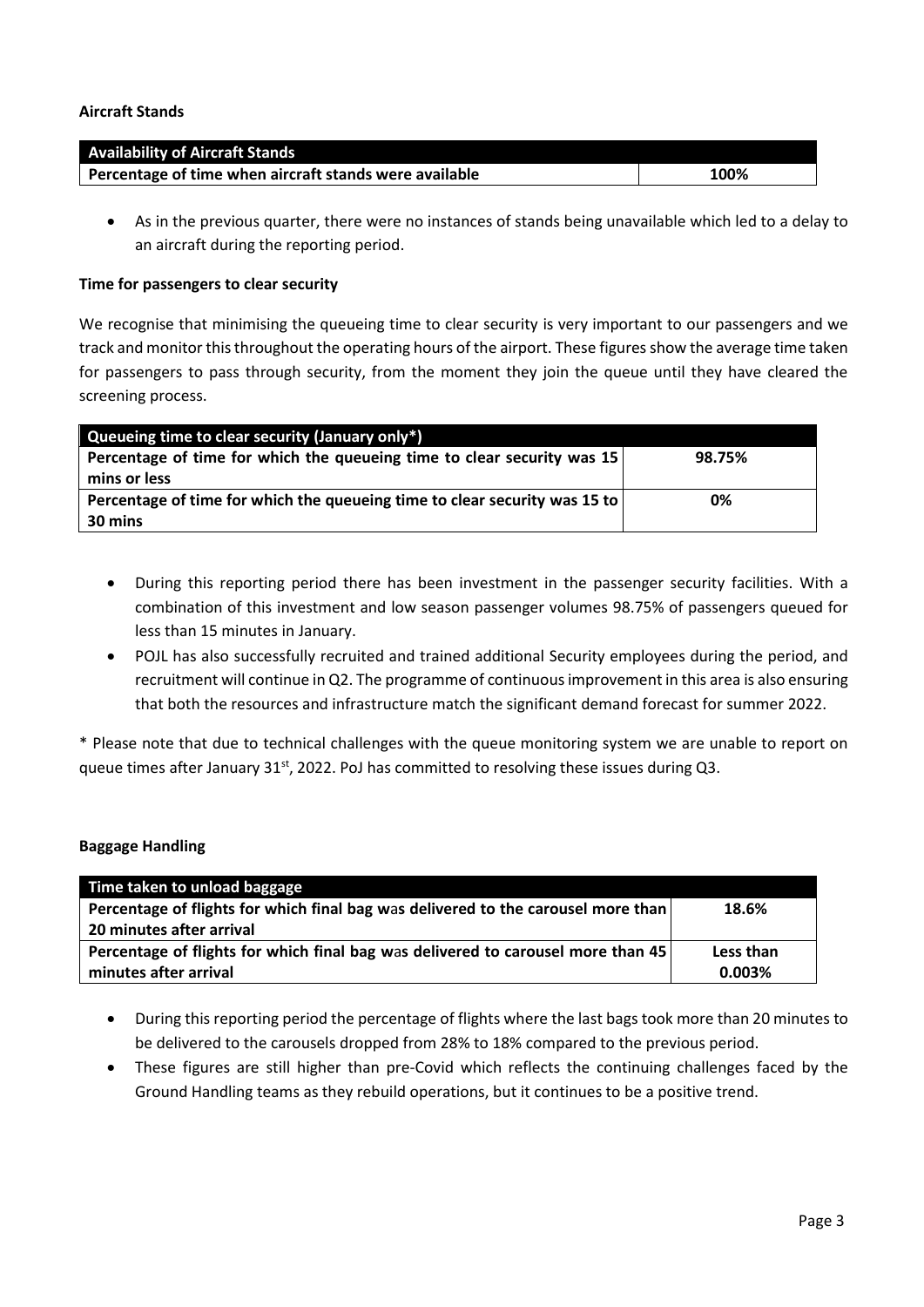# **Harbour Quality of Service**

Given the different nature of the operations at St Helier Harbour, we report on a different set of quality of service measures compared to those of the airport.

#### **Punctuality of sailings**

The punctuality of all sailings is assessed against the targets set out in the Condor Ferries Operating Agreement, which are shown in the table below:

| Journey duration | Moderate delay<br>means a delay of: | <b>Material delay means</b><br>a delay of: |
|------------------|-------------------------------------|--------------------------------------------|
| 0-4 hours        | 30-60 mins                          | more than 60 mins                          |
| 4-8 hours        | 60-90 mins                          | more than 90 mins                          |
| 8-12 hours       | 90-120 mins                         | more than 120 mins                         |

| <b>Punctuality of sailings to Jersey</b>                |          |  |  |
|---------------------------------------------------------|----------|--|--|
| Proportion of sailings subject to moderate delay events | 3.83%    |  |  |
| Proportion of sailings subject to material delay events | 5.11%    |  |  |
| Proportion of sailings cancelled (non-weather related)  | $0.01\%$ |  |  |

• This reporting period saw a significant drop in disruption and cancellations compared to the previous period with 83% of sailings operating on time.

#### **Availability of Berths**

| <b>Availability of Berths</b>                 |      |
|-----------------------------------------------|------|
| Percentage of time when berths were available | 100% |

There were no instances of berths being unavailable which led to a delay to a vessel sailing.

#### **Marina Quality of Service**

Due to the nature of its operations, it is more difficult to measure the quality of service of the marinas than the airport or harbour. For this reason, we only report on one measure – number of customers waiting for a new berth.

#### **Number of customers waiting for a new berth**

We provide information about the number of people on the waiting list for a permanent berth split by location (La Collette and Elizabeth/St Helier) and length of vessel (up to 6 metres, 6-10 metres, 10-15 metres and over 15 metres). Demand for the 'all tide' marina at La Collette is very high and berth holders at this marina tend to retain them, so there is very little 'churn'. The estimated waiting time to be allocated a berth in Elizabeth/St Helier Marina averages around 12 months, while at La Collette it is 8-10 years. However, over 80% of the people on the waiting list for La Collette already have a berth in another Marina in Jersey.